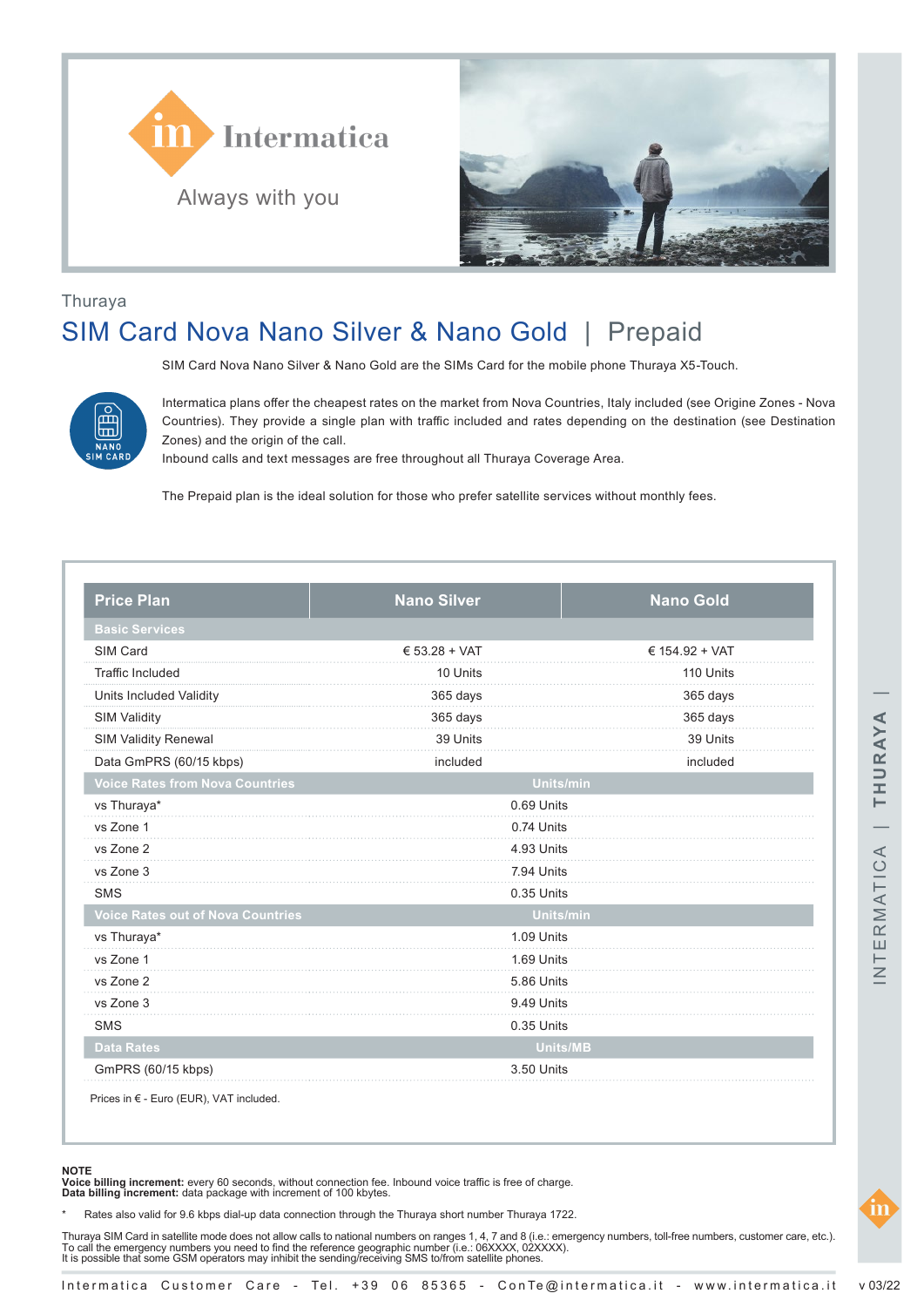



#### Thuraya

## SIM Card Nova Nano Silver & Nano Gold | Renewal

12 months after activation it is necessary to renew the SIM (a text message on the satellite number will inform you 15 days before the deadline). The renewal is free for consumption above € 1,500 Units/year, for lower consumption the cost is 39 Units for a further 12 months.

You can top-up the SIM Card in real time by choosing one of the following modes:

- › Online: intermatica-shop.it;
- › Offline: Intermatica Point of sales.

Intermatica offers the following top-up for the Prepaid Plan: Standard, Plus, Large, Extra-Large.

| $D-UD$             |       |               |               |  |
|--------------------|-------|---------------|---------------|--|
| <b>Description</b> | Units | Validity      | Costs         |  |
| Standard           | 50    | 365 days      | € 60.66       |  |
| Plus               | 100   | 365 days      | € 121.31      |  |
| Large              | 160   | .<br>365 days | € 194.10      |  |
| Extra Large        | 500   | .<br>365 days | .<br>€ 606.56 |  |

Prices in € - Euro (EUR), VAT excluded.

## CREDIT BALANCE

You can check the SIM Card credit balance by choosing:

- › Intermatica Customer Care: writing to ConTe@intermatica.it
- › Voice: by calling the 151 in satellite mode, service free of charge
- › SMS: by sending a text-free SMS to the 151 in satellite mode, at the cost of an SMS
- › Keyboard: by typing on the keyboard \*151# followed by the green call button, service free of charge

## GRACE PERIOD

On the natural expiry date, the system will automatically renew the SIM Card by withdrawing the amount necessary from the remaining credit.

If the remaining credit is insufficient, the SIM Card enters in a Grace Period phase for 90 days. During this period the service is available only in reception and it is possible to reactivate the SIM Card with a top-up.

If there is no renewal operation within 90 days, the SIM will be permanently deactivated and it will no longer be reactivated.